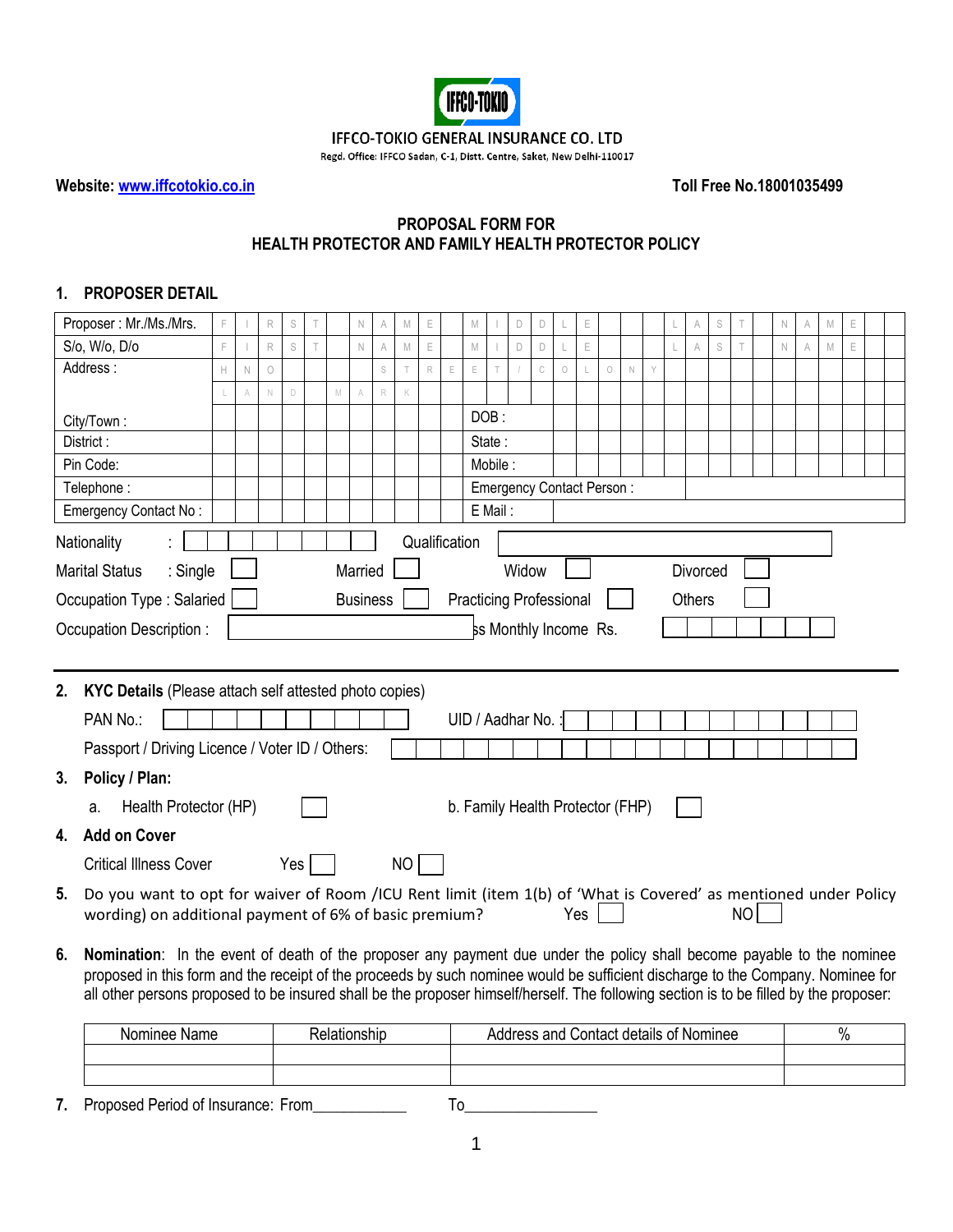(Subject to acceptance of proposal by Insurer and payment of premium before commencement of Risk)

- **8.** Business Type:-- Fresh | | ITGI Renewal | | Transfer from Other Insurer
- **9.** If it is ITGI Renewal, Whether there is enhancement of Sum Insured----Yes  $\Box$  No  $\Box$

**10.** Details of the persons to be insured :

| S.No | Name of<br>Insured<br>Person | Height<br>(inches) | Weight<br>(KGs) | Date of<br><b>Birth</b><br>(dd/mm/yy | (MF)<br>Gender | Occupati<br>on | Relationship<br>with the<br>Proposer | Sum<br>Insured * | Fresh / ITGI<br>Renewal /<br>Portability | No of<br>years of<br>past<br>continuous<br>Policy |
|------|------------------------------|--------------------|-----------------|--------------------------------------|----------------|----------------|--------------------------------------|------------------|------------------------------------------|---------------------------------------------------|
|      |                              |                    |                 |                                      |                |                |                                      |                  |                                          |                                                   |
|      |                              |                    |                 |                                      |                |                |                                      |                  |                                          |                                                   |
|      |                              |                    |                 |                                      |                |                |                                      |                  |                                          |                                                   |
|      |                              |                    |                 |                                      |                |                |                                      |                  |                                          |                                                   |
|      |                              |                    |                 |                                      |                |                |                                      |                  |                                          |                                                   |
|      |                              |                    |                 |                                      |                |                |                                      |                  |                                          |                                                   |

\* For Floater Policy mention sum insured against the main member only

**11.** Details of present/previous medical insurance like Individual or Group Mediclaim, Cancer Policy, Critical Illness or any other Policy for any of the Insured Person. (Please use additional sheets if required)

| S.<br>N<br>0.  |                           |               | Type of<br>Policy                 |                                      |                | Period of<br>Insurance |    | Cumulati               | Do you<br>want to<br>merge                           |
|----------------|---------------------------|---------------|-----------------------------------|--------------------------------------|----------------|------------------------|----|------------------------|------------------------------------------------------|
|                | Name of Insured<br>Person | Policy<br>No. | (Group/R<br>etail/<br>Other<br>s) | Name and address<br>of Insurance Co. | Sum<br>Insured | From                   | To | ve<br>Bonus, if<br>any | Cumulati<br>ve bonus<br>with Sum<br>Insured<br>(Y/N) |
|                |                           |               |                                   |                                      |                |                        |    |                        |                                                      |
| $\overline{2}$ |                           |               |                                   |                                      |                |                        |    |                        |                                                      |
| 3              |                           |               |                                   |                                      |                |                        |    |                        |                                                      |
| 4              |                           |               |                                   |                                      |                |                        |    |                        |                                                      |
| 5              |                           |               |                                   |                                      |                |                        |    |                        |                                                      |
| 6              |                           |               |                                   |                                      |                |                        |    |                        |                                                      |

**Note**: Please attach a photocopy of the expiring Policy or current Renewal Notice for Portability

**12.** Details of Insurance claims lodged in the past. (Please use additional sheets if required)

| S. No. | Name of Insured Person | Policy No | Date of<br>claim | Nature and Description of claim | Amount of claim |
|--------|------------------------|-----------|------------------|---------------------------------|-----------------|
|        |                        |           |                  |                                 |                 |
|        |                        |           |                  |                                 |                 |
|        |                        |           |                  |                                 |                 |
|        |                        |           |                  |                                 |                 |

**13. Medical History:** Please tick against the relevant insured if the answer is YES:

| Section A : Have any of the persons proposed to be insured ever suffered from/ are | <b>Insured Person</b> |  |  |  |  |  |  |
|------------------------------------------------------------------------------------|-----------------------|--|--|--|--|--|--|
| currently suffering from any of the following:                                     |                       |  |  |  |  |  |  |
| High or low blood pressure                                                         |                       |  |  |  |  |  |  |
| <b>Diabetes</b>                                                                    |                       |  |  |  |  |  |  |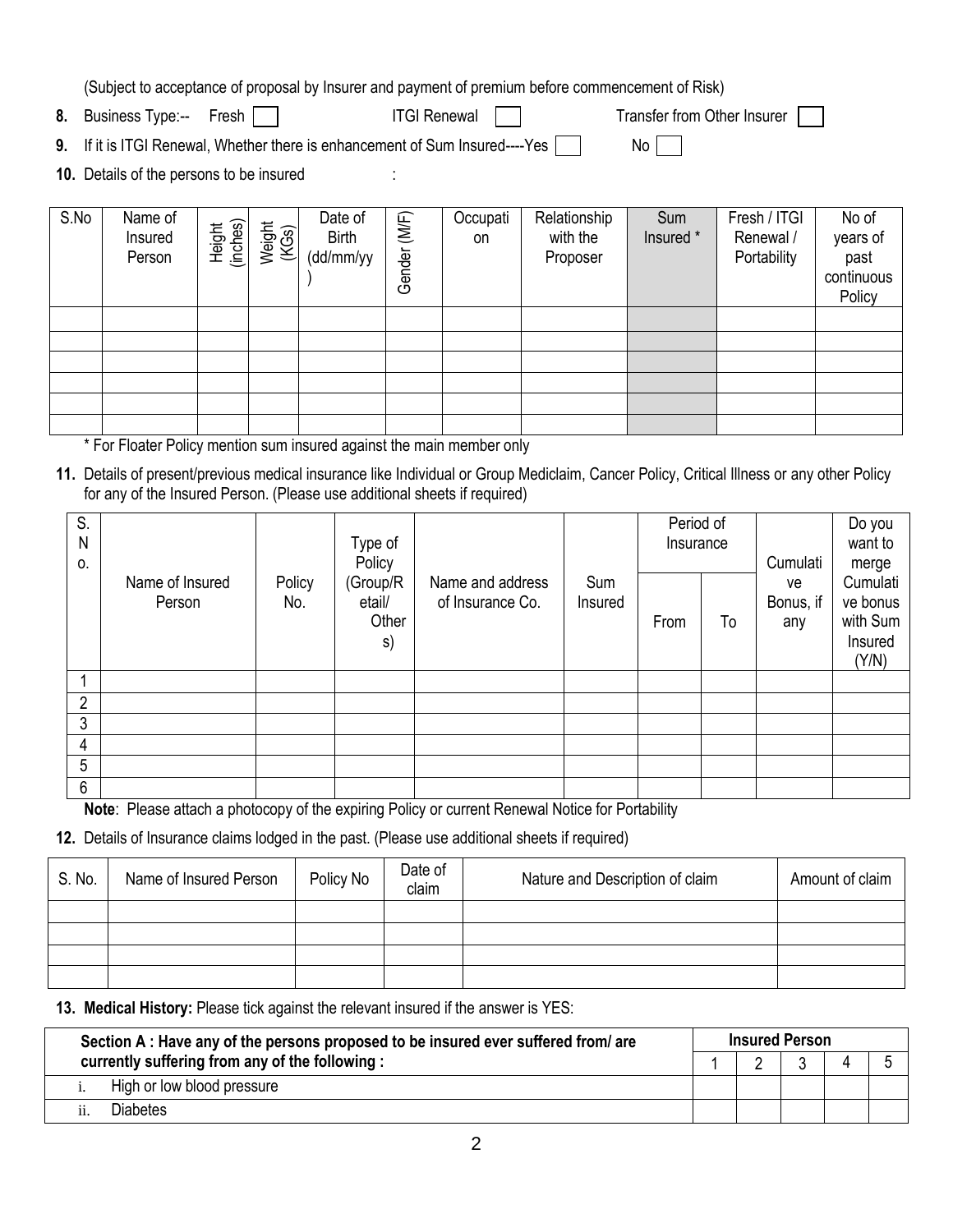| iii. | Chest pain, Ischemic heart disease or any other Heart disorder, Valve Related Disorder                              |  |  |  |
|------|---------------------------------------------------------------------------------------------------------------------|--|--|--|
| iv.  | Arthritis, Spondylosis or any other disorder of the muscle/bone/joint like                                          |  |  |  |
|      | ligament/meniscus tear etc                                                                                          |  |  |  |
| V.   | DUB, Fibroid, Cyst/Fibroadenoma or any other Gynaecological/Breast disorder                                         |  |  |  |
| vi.  | Asthma / COPD or any other lung/Breathing disorder                                                                  |  |  |  |
| vii. | Tuberculosis                                                                                                        |  |  |  |
|      | viii. Ulcer (stomach/duodenal), hepatitis, cirrhosis or any other Digestive or Liver/Gallbladder<br><b>Disorder</b> |  |  |  |
| ix.  | Renal failure, Kidney /ureteric stone or any other Kidney/Urinary tract or Prostate disorder                        |  |  |  |
| X.   | Dizziness, Stroke, Epilepsy(fits), Paralysis or other brain/nervous system disorder/ Multiple<br>Sclerosis          |  |  |  |
| xi.  | Thyroid disorder or any other endocrine disorder                                                                    |  |  |  |
| xii. | Tumor-benign or malignant, any ulcer/growth/cyst /mass or cancer                                                    |  |  |  |
|      | xiii. Diseases of the Nose/Ear/Throat/Teeth/ Eye (please mention Diopters for refractive errors                     |  |  |  |
|      | xiv. HIV/AIDS or sexually transmitted diseases or any immune system disorder                                        |  |  |  |
| XV.  | Anaemia, Leukaemia or any other blood/lymphatic system disorder                                                     |  |  |  |
|      | xvi. Psychiatric/Mental illnesses or Sleep disorder                                                                 |  |  |  |
|      | xvii. Any Congenital / Genetic disorders                                                                            |  |  |  |
|      | xviii. Undertaken any surgery or a surgery been advised in the last 10 years or is a surgery still<br>pending       |  |  |  |
|      | xix. Undertaken any lab/blood tests, imaging tests viz. scans/MRI in the last 5 years                               |  |  |  |
| XX.  | Been under any regular medication (self/ prescribed)                                                                |  |  |  |
|      | xxi. Any other ailment / injury / sickness for which underwent treatment or undergoing<br>/contemplating            |  |  |  |
|      | xxii. Any type of organ transplanted                                                                                |  |  |  |

|         | <b>Section B: RISK FACTORS</b>               |                                                                         |  |  |  |  |  |  |  |
|---------|----------------------------------------------|-------------------------------------------------------------------------|--|--|--|--|--|--|--|
| i.      | Do you Smoke?                                |                                                                         |  |  |  |  |  |  |  |
|         | if Yes, Number of cigarettes / day           |                                                                         |  |  |  |  |  |  |  |
|         | For how many years                           |                                                                         |  |  |  |  |  |  |  |
| ii.     | Do you consume Alcohol?                      |                                                                         |  |  |  |  |  |  |  |
|         | if Yes, Quantity per week (in ml)            |                                                                         |  |  |  |  |  |  |  |
|         | For how many years                           |                                                                         |  |  |  |  |  |  |  |
| iii.    | Do you have the habit of chewing tobacco etc |                                                                         |  |  |  |  |  |  |  |
|         | if Yes, Quantity per week                    |                                                                         |  |  |  |  |  |  |  |
|         | For how many years                           |                                                                         |  |  |  |  |  |  |  |
| iv.     | provide details below)                       | Family history of Hypertension / diabetes / heart attack (if Yes Please |  |  |  |  |  |  |  |
| Sl. No. | Relationship                                 | <b>Details</b>                                                          |  |  |  |  |  |  |  |
|         |                                              |                                                                         |  |  |  |  |  |  |  |
|         |                                              |                                                                         |  |  |  |  |  |  |  |

**14.** If your answer is **YES**, to any of the questions above, please provide details in the Table given below (Please use additional sheets if required)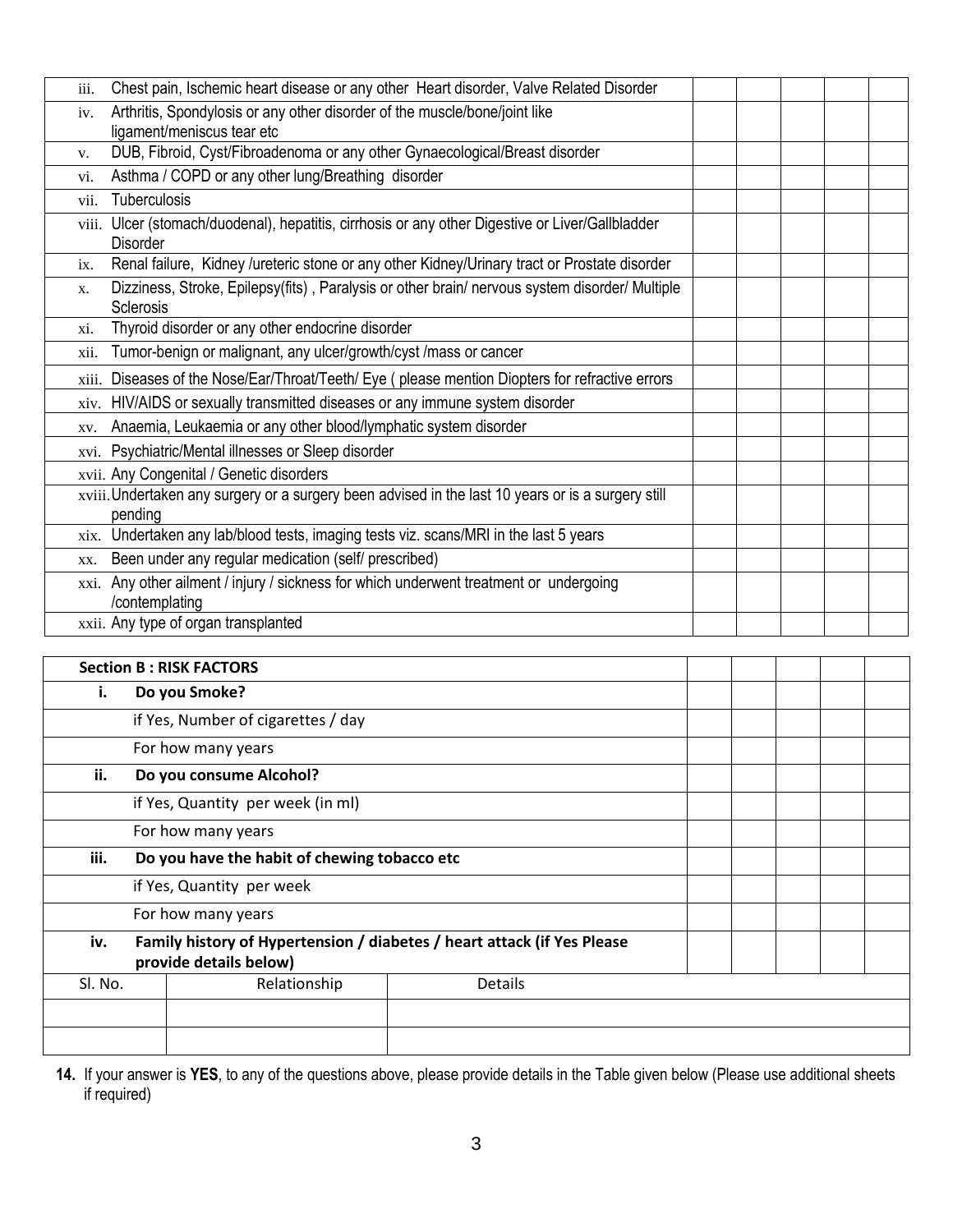| S.<br>No. | Name of<br>Insured Person | Name of disease/injury | Treatment/medication<br>received /receiving | Name of the<br><b>Treating Doctor</b> | Since<br>When | Whether fully<br>cured? |
|-----------|---------------------------|------------------------|---------------------------------------------|---------------------------------------|---------------|-------------------------|
|           |                           |                        |                                             |                                       |               |                         |
|           |                           |                        |                                             |                                       |               |                         |
|           |                           |                        |                                             |                                       |               |                         |

- **15.** Whether any Insurance company (including IFFCO Tokio) has declined to accept the proposal of any of the members earlier? If Yes, please provide details.
- **16.** Any additional facts which affect the proposed insurance & should be disclosed to the insurer.

| 17. PAYMENT DETAILS: Please fill in your payment details: Cheque D<br>$\left  \right $ edit Card D t Card<br>Cas I<br>Amount in figures  <br>I.<br>_Branch______________________City____________Cheque /DD No.<br>Bank Name<br><u>example of the set of the set of the set of the set of the set of the set of the set of the set of the set of the s</u><br>Cheque/DD Date: $\parallel$ $\parallel$<br>Credit/Debit Card Type: Master   Visa   American ExpressOthers  <br>Credit/Debit Card No.<br>Card Holder Name:<br><u> Card Holder Name</u> :<br>Expiry Date: DD/MM/YY:          <br><b>18. BANK DETAILS TO RECEIVE PAYMENT FROM INSURER:</b><br>Payee Name:                                  <br>IFSC/NEFT/RTGS Code: _________________________<br>Branch Address <b>Contract Contract Contract Contract Contract Contract Contract Contract Contract Contract Contract Contract Contract Contract Contract Contract Contract Contract Contract Contract Contract Contract Contract</b> |  |  |  |  |  |  |  |
|-------------------------------------------------------------------------------------------------------------------------------------------------------------------------------------------------------------------------------------------------------------------------------------------------------------------------------------------------------------------------------------------------------------------------------------------------------------------------------------------------------------------------------------------------------------------------------------------------------------------------------------------------------------------------------------------------------------------------------------------------------------------------------------------------------------------------------------------------------------------------------------------------------------------------------------------------------------------------------------------------|--|--|--|--|--|--|--|
|                                                                                                                                                                                                                                                                                                                                                                                                                                                                                                                                                                                                                                                                                                                                                                                                                                                                                                                                                                                                 |  |  |  |  |  |  |  |
|                                                                                                                                                                                                                                                                                                                                                                                                                                                                                                                                                                                                                                                                                                                                                                                                                                                                                                                                                                                                 |  |  |  |  |  |  |  |
|                                                                                                                                                                                                                                                                                                                                                                                                                                                                                                                                                                                                                                                                                                                                                                                                                                                                                                                                                                                                 |  |  |  |  |  |  |  |
|                                                                                                                                                                                                                                                                                                                                                                                                                                                                                                                                                                                                                                                                                                                                                                                                                                                                                                                                                                                                 |  |  |  |  |  |  |  |
|                                                                                                                                                                                                                                                                                                                                                                                                                                                                                                                                                                                                                                                                                                                                                                                                                                                                                                                                                                                                 |  |  |  |  |  |  |  |
|                                                                                                                                                                                                                                                                                                                                                                                                                                                                                                                                                                                                                                                                                                                                                                                                                                                                                                                                                                                                 |  |  |  |  |  |  |  |
|                                                                                                                                                                                                                                                                                                                                                                                                                                                                                                                                                                                                                                                                                                                                                                                                                                                                                                                                                                                                 |  |  |  |  |  |  |  |
|                                                                                                                                                                                                                                                                                                                                                                                                                                                                                                                                                                                                                                                                                                                                                                                                                                                                                                                                                                                                 |  |  |  |  |  |  |  |
|                                                                                                                                                                                                                                                                                                                                                                                                                                                                                                                                                                                                                                                                                                                                                                                                                                                                                                                                                                                                 |  |  |  |  |  |  |  |
|                                                                                                                                                                                                                                                                                                                                                                                                                                                                                                                                                                                                                                                                                                                                                                                                                                                                                                                                                                                                 |  |  |  |  |  |  |  |

### **DECLARATION**

- 1. "I/We hereby declare, on my behalf and on behalf of all persons proposed to be insured, that the above statements, answers and/or particulars given by me are true and complete in all respects to the best of my knowledge and that I/We am/are authorized to propose on behalf of these other persons.
- 2. I understand that the information provided by me will form the basis of the insurance policy, is subject to the Board approved underwriting policy of the insurance company and that the policy will come into force only after full receipt of the premium chargeable.
- 3. I/We further declare that I/we will notify in writing any change occurring in the occupation or general health of the person to be insured/proposer after the proposal has been submitted but before communication of the risk acceptance by the company.
- 4. I/We declare and consent to the company seeking medical information from any doctor or hospital who at anytime has attended on the person to be insured/proposer or from any past or present employer concerning anything which affects the physical or mental health of the person to be assured/proposer and seeking information from any insurance company to whom an application for insurance on the person to be insured/proposer has been made for the purpose of underwriting the proposal and/or claim settlement.
- 5. I/We authorize the company to share information pertaining to my proposal including the medical records of the insured/proposer for the sole purpose of underwriting the proposal and/or claims settlement and with any Governmental and/or Regulatory authority."

I, hereby declare and warrant that the above statements are true and complete. I agree that this proposal shall form the basis of the contract should the insurance be effected. If after the insurance is affected, it is found that the statements, answers or particulars stated in the proposal form and its questionnaires are incorrect or untrue in any respect, the insurance company shall incur no liability under this insurance.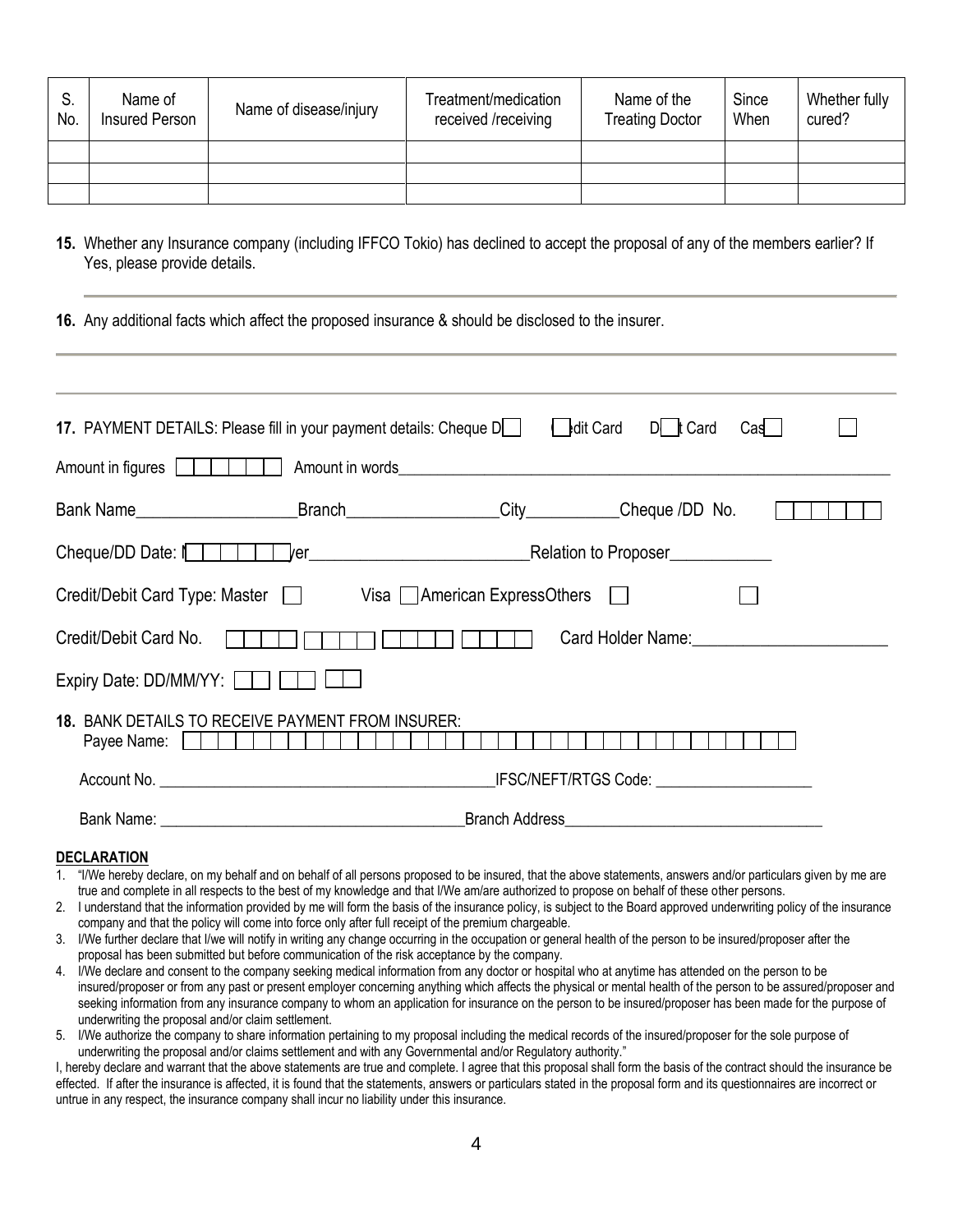I have read the prospectus/sales literature and am willing to accept the coverage subject to the terms, conditions and exceptions prescribed by the insurance company therein.The policy Coverage and exclusions, Rates, terms & Conditions have been explained to me in my language and have been understood by me

Date Signature of Proposer: Signature of the witness in the witness states of the witness of the witness in the witness in the witness of the witness of the witness in the witness of the witness of the witness of the witne Place: Name of Proposer: Name and address of the witness

# **Note**:

- Please fill in the proposal for carefully and answer all the questions honestly.
- **Please do not leave any question blank or write "-". This will only be construed as a "No" or "NIL" (or similar) declaration from the Insured**
- **Incorrect or non-disclosure of facts will make the contract void and all the benefits under the policy including the premium paid shall be forfeited.**
- People above the specified age should submit the prescribed test reports also along with proposal form. Please check with your agent for the details.
- Insurance Company reserves the right to seek additional information, diagnostic reports, Certificate from a doctor etc any time before the acceptance of the proposal / inception of cover.
- Company will reimburse 50% of the cost of prescribed tests, subject to a maximum of Rs. 1000/- in case the proposal is accepted.
- Acceptance of the proposal is purely at the discretion of Insurance Company.
- Insurance company may accept the proposal at revised terms and / or rates. In such case the Insured reserves the right to decline before commencement of policy.
- Insured has a free-look period of 15 days from the inception of the policy subject to the guidelines of IRDA
- Submission of this proposal does not entail the proposer any rights. The liability of the insurer commences only after the proposal is accepted by the Insurer, payment of premium before commencement of risk and/or the date of inception of risk mentioned in the policy (whichever is later)

### **SECTION 41 OF THE INSURANCE ACT 1938**

#### **PROHIBITION OF REBATES**

Payment of rebates is expressly prohibited under Section 41 of the Insurance Act, 1938.

- 1. No person shall allow or offer to allow either directly or indirectly as an inducement to any person to take or renew or continue an insurance in respect of any kind of risk relating to lives or property in India, any rebate of the whole or part of the commission payable or any rebate of the premium shown on the policy, nor shall any person taking out or renewing or continuing a policy accept any rebate, except such rebate as may be allowed in accordance with the published prospectus or tables of the Insurer.Provided that acceptance by an insurance agent of commission in connection with a policy of life insurance taken out by himself on his own life shall not be deemed to be acceptance of a rebate of premium within the meaning of this sub-section if at the time of such acceptance the insurance agent satisfies the prescribed conditions establishing that he is a bona fide insurance agent employed by the insurer.
- 2. Any person making default in complying with the provisions of this section shall be liable for a penalty which may extend to ten Lakh rupees."

#### **Agent's declaration**

I, \_\_\_\_\_\_\_\_\_\_\_\_\_\_\_\_\_\_\_\_\_\_\_\_\_\_\_\_\_\_\_\_\_\_\_\_\_\_\_\_\_\_\_\_\_\_\_\_\_\_\_\_\_\_\_\_(Full Name) in the capacity of Insurance Advisor/ Specified Person of the Corporate Agent/Authorised employee of the Broker/Relationship Officer, do hereby declare that I have explained (in vernacular/local language as well) to the proposer all the contents of this Proposal Form including the nature of the question(s), statement(s), information and response(s) submitted by him/her. Any detail submitted through this proposal form will be considered as the basis of the Contract of Insurance between the Insurer and the Proposer, subject to the acceptance of the proposal. I have further explained that in case of any untrue statement(s)/information/misrepresentation is/are contained in this Proposal Form/including addendum(s), affidavits, statements, submissions, furnished/to be furnished, the Company shall have the right to reject the proposal or limit benefits under the policy at its sole discretion. Also, in case of non-disclosure of any material fact, the policy issued to his/her favour based on the Proposal form may be treated by the Company as null and void and all premiums paid under the Policy may be forfeited by the company.

Signature of the Advisor/Corporate Agent/Broker/Relationship Officer) License No. and Agency Code/Broker Code/ Employee No.

Date: Signature of Agent Contract Contract Contract Place : Signature of Agent Contract Contract Contract Contract Contract Contract Contract Contract Contract Contract Contract Contract Contract Contract Contract Contract